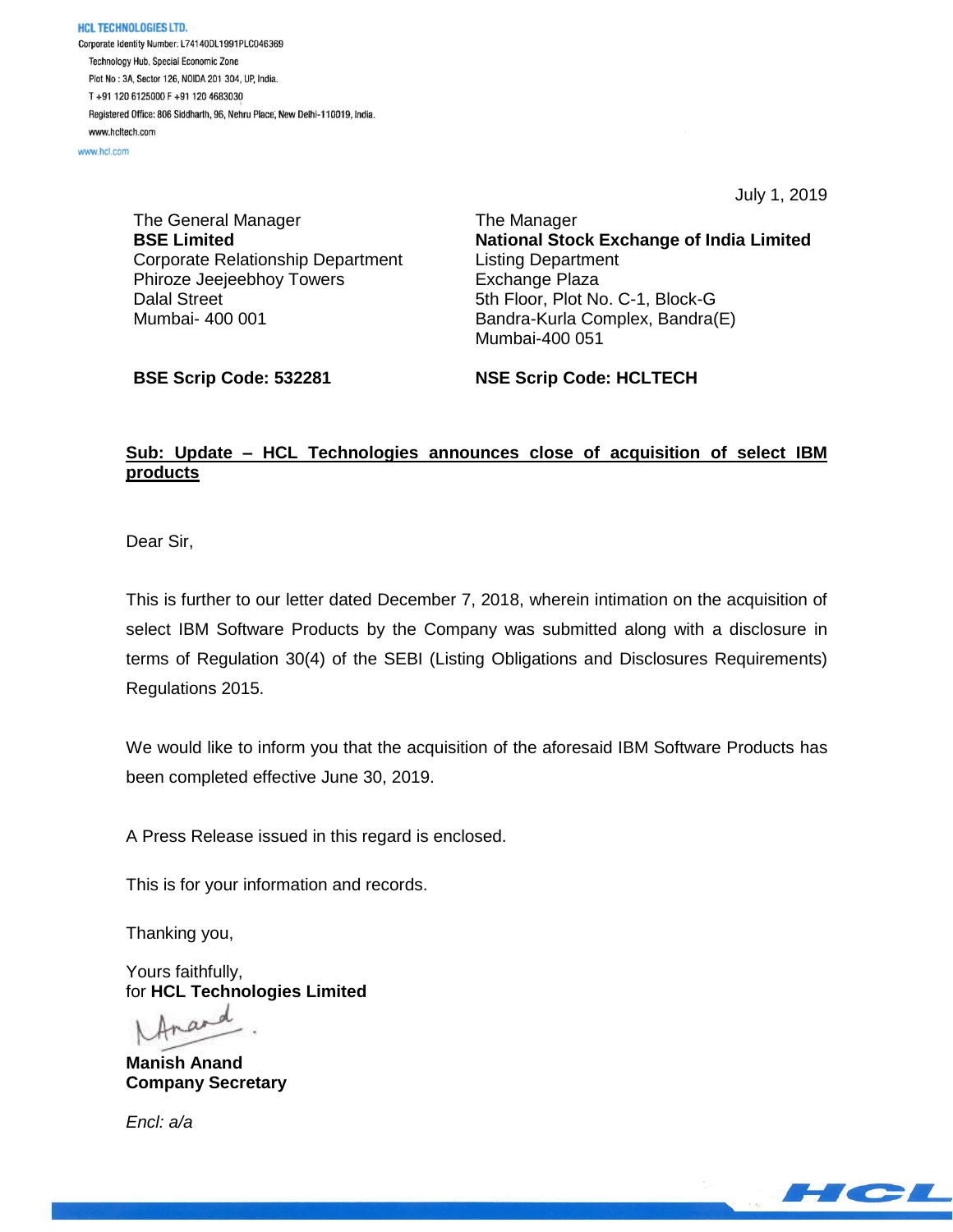

# **HCL Technologies Announces close of Acquisition of select IBM products**

### **Company Launches HCL Software Business Unit to Operate the Enterprise Software Offerings**

**New York, U.S.A., and Noida, India, July 1, 2019** – HCL Technologies (HCL), a leading global technology company, today confirmed the official close at the end of June 2019 the previously announced acquisition of select IBM products for security, marketing, commerce, and digital solutions. As part of the deal's close, HCL takes full ownership of the research and development, sales, marketing, delivery, and support for AppScan, BigFix, Commerce, Connections, Digital Experience (Portal and Content Manager), Notes Domino, and Unica.

HCL is also formally introducing **HCL Software**, a new division that will operate this enterprise software product business and meet customer demand. A Business Unit of "Products and Platforms" (Mode 3), HCL Software has successfully delivered more than 340 partner releases and more than 90 HCL releases, including such popular products as Informix 14.10, Domino 10, Workload Automation 9.5. The division aspires to reshape the enterprise software business, focused on innovation and cutting-edge delivery for customer success.

"We are excited for the next phase of the HCL Software Business Unit and are confident that these products will see good growth trajectory backed by our commitment to invest in product innovation coupled with our strong client focus and agile product development," said C Vijayakumar, President & CEO, HCL Technologies. "In addition, we see tremendous potential for creating compelling 'as-a-service' offerings by combining these products with our traditional IT and next gen services."

"Our mission is to help customers achieve success with their IT investments through relentless innovation of our products," said Darren Oberst, Corporate Vice President and Head of HCL Software. "We are intensely customer-focused, in our product roadmaps, client advocacy, transparent development processes, high-velocity releases, and consultative sales teams. Our customers will be the ultimate beneficiaries, and we look forward to collaborating with them. We are also pleased to welcome the IBM employees who are joining HCL Technologies."

HCL welcomes and encourages customers to register at: [www.hcltechsw.com/welcome](http://www.hcltechsw.com/welcome) to ensure business continuity. Registration is required to obtain access to customer services, including the Support Portal, E-commerce Sales Portal for software transactions, and access to software downloads and licensing information. Customers can also email [software-info@hcl.com](mailto:software-info@hcl.com) for inquiries and assistance.

#### **About HCL Technologies**

**HCL Technologies** (HCL) is a leading global technology company that helps global enterprises re– imagine and transform their businesses through Digital technology transformation. HCL operates out of 44 countries and has consolidated revenues of US\$ 8.6 billion, for financial year ended 31st March, 2019. HCL focuses on providing an integrated portfolio of services underlined by its Mode 1–2–3 growth strategy. Mode 1 encompasses the core services in the areas of Applications, Infrastructure, BPO and Engineering & R&D services, leveraging DRYiCETM Autonomics to transform clients' business and IT landscape, making them 'lean' and 'agile'. Mode 2 focuses on experience–centric and outcome–oriented integrated offerings of Digital & Analytics, IoT WoRKS™, Cloud Native Services and Cybersecurity & GRC services to drive business outcomes and enable enterprise digitalization. Mode 3 strategy is ecosystem–driven, creating innovative IP–partnerships to build products and platforms business.

HCL leverages its global network of integrated co-innovation labs and global delivery capabilities to provide holistic multi–service delivery in key industry verticals including Financial Services, Manufacturing, Telecommunications, Media, Publishing, Entertainment, Retail & CPG, Life Sciences & Healthcare, Oil & Gas, Energy & Utilities, Travel, Transportation & Logistics and Government. With